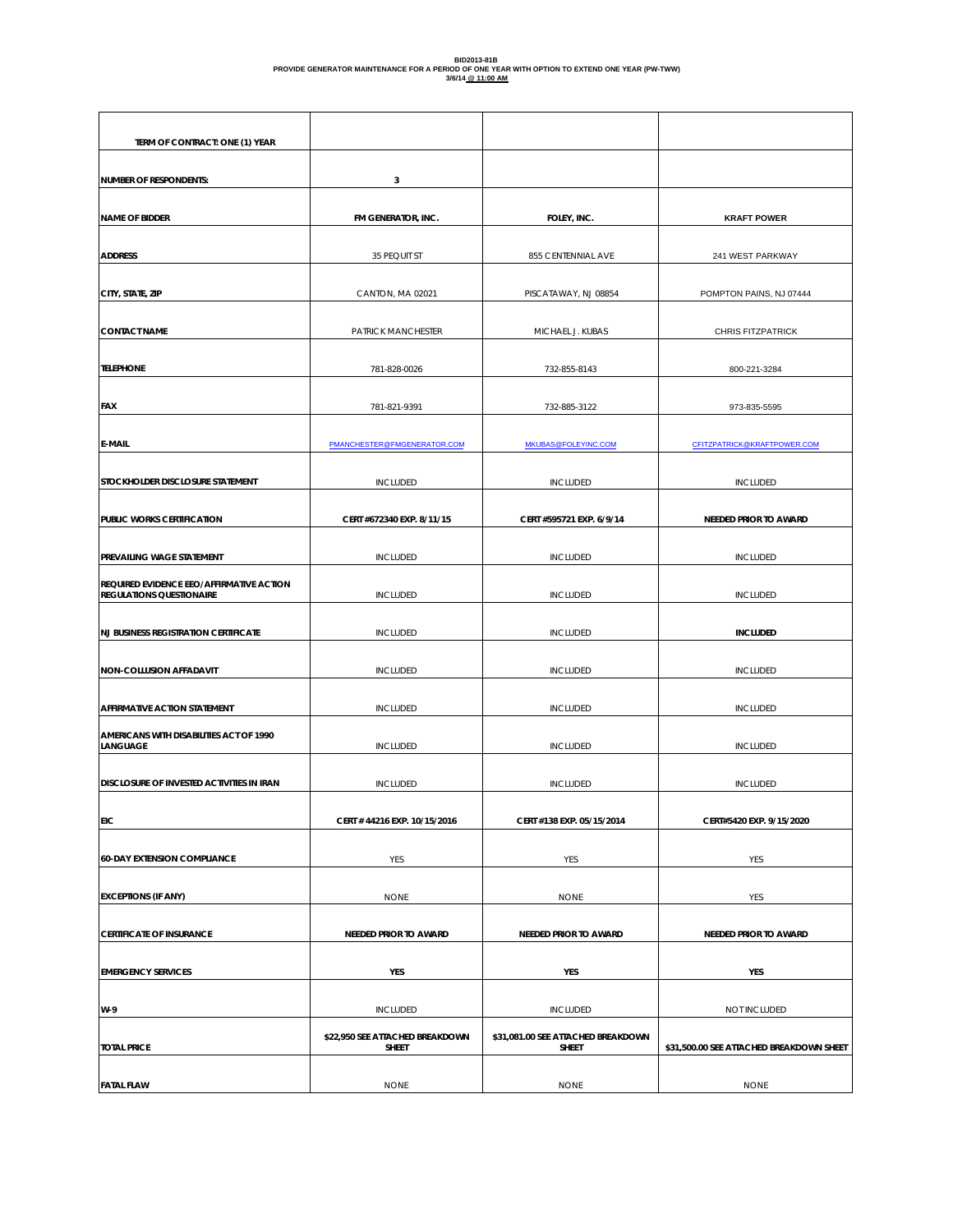### **YEAR ONE**

Item 1 For furnishing all labor, tools, equipment, and parts to perform Monthly planned service and adjustments and calibrations 6

Item 2 For furnishing all labor, tools, equipment, and parts to perform Quarterly planned service and adjustments and calibrations  $2 \overline{a} 5$  $400.00$ per service

Item 3 For furnishing all labor, tools, equipment, and parts to concurrently perform Semiannual planned services and adjustments and calibrations

Item 4 For furnishing all labor, tools, equipment. and parts to concurrently perform Annual planned services and adjustments and calibrations

1 @s 1,350.00 per service s 1,350.00<br>One thousand three hundred fifty dollars (Write Unit Price)

Item 5 For furnishing all labor, tools, and equipment to perform emergency service work and work beyond the scope of the maintenance service on the generator Fixed amount of  $$6,000.00$ 

 $$6,000.00$ 

 $$105$  / hour labor rate

K PEICING BASED ON

400.00

<u>s Z 400.00</u>

 $$800.00*$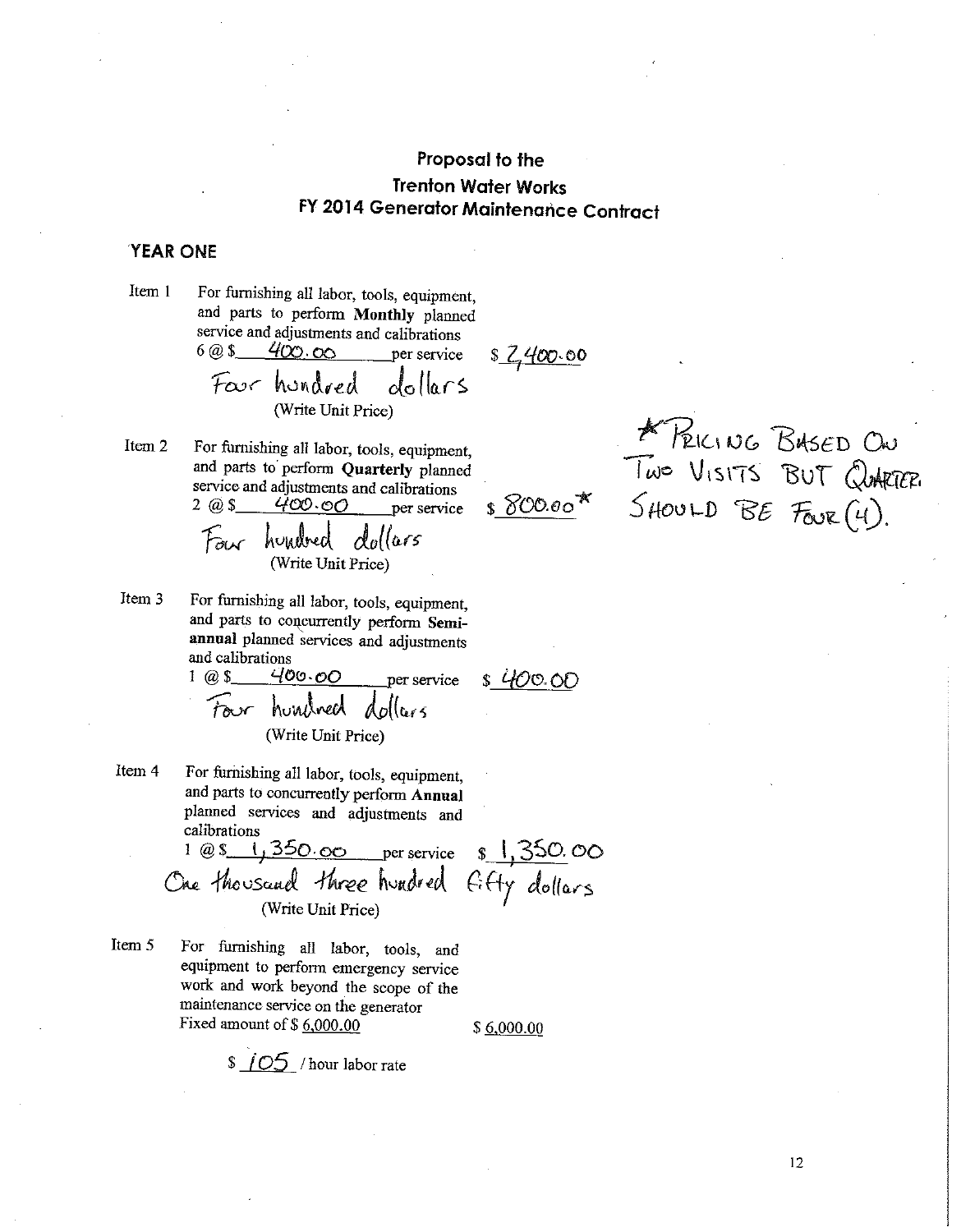(Write Total from above)

Item 6 For furnishing parts not covered under the basic maintenance service plan or under manufacturer's warranty Fixed amount of  $$6,000.00$ 

 $$6,000.00$ 

- Six thousand dollars (Write Total from above)
- For furnishing service to other equipment Item 7 Fixed amount of \$6,000.00

\$6,000.00

# Six thousand dollars

(Write Total from above)

**TOTAL BID FOR THE CONTRACT** 22,950.00 (Items 1 through 8 inclusive)  $\mathfrak{S}$ Twenty two thousand nine hundred<br>and fifty dollars.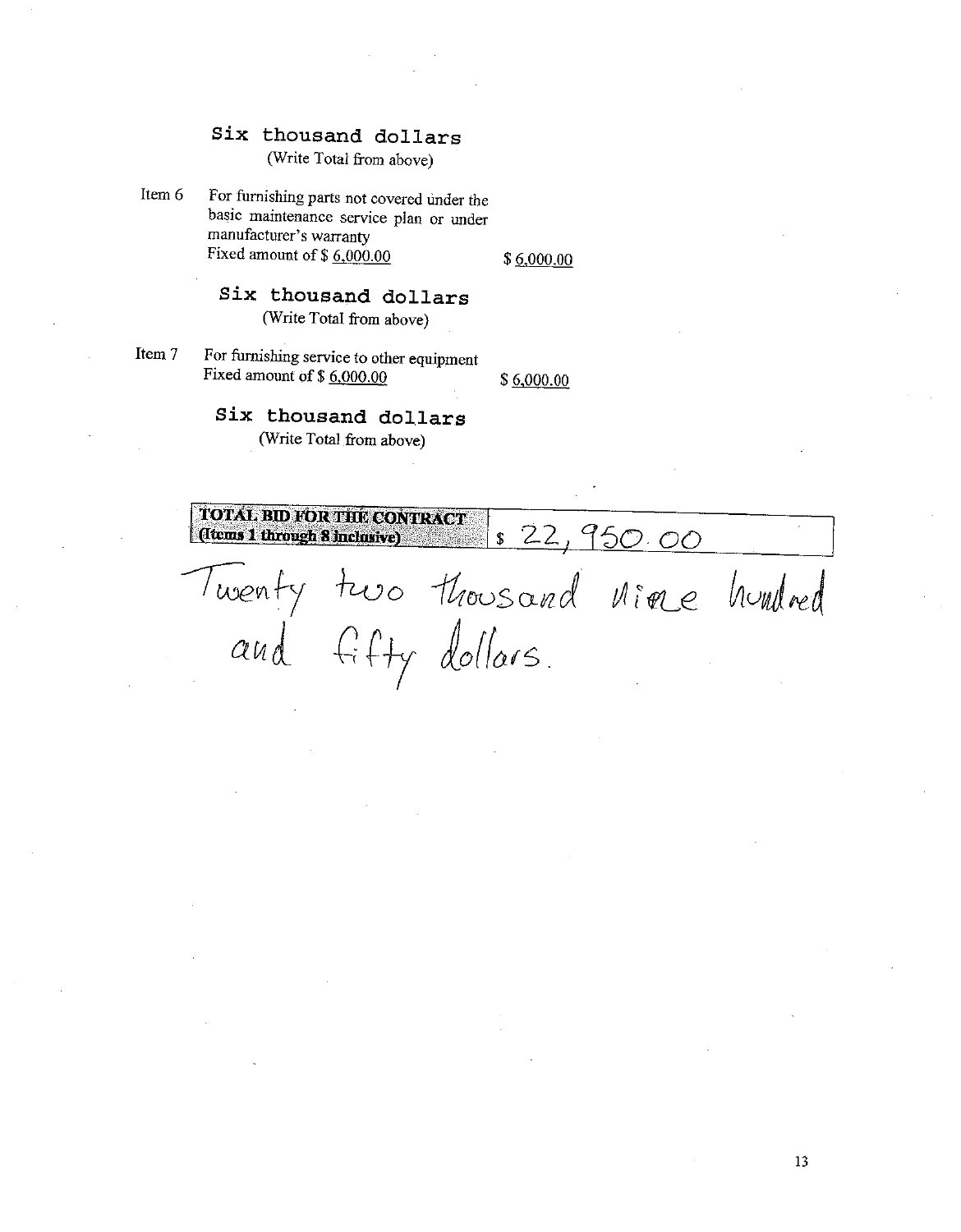### **OPTION TO EXTEND YEAR TWO**

Item 1 For furnishing all labor, tools, equipment, and parts to perform Monthly planned service and adjustments and calibrations  $608$  400.00 per service

\$2,400.00

\$800.00

#### (Write Unit Price)

Item<sub>2</sub> For furnishing all labor, tools, equipment, and parts to perform Quarterly planned service and adjustments and calibrations  $2.08$  400.00 per service

#### (Write Unit Price)

Item 3 For furnishing all labor, tools, equipment, and parts to concurrently perform Semiannual planned services and adjustments and calibrations

 $1 @ 8 400.00$ per service

 $$400.\infty$ 

#### (Write Unit Price)

Item 4 For furnishing all labor, tools, equipment, and parts to concurrently perform Annual planned services and adjustments and calibrations

> 350.00  $1 \omega s$ , per service

 $\mathbf{s}$ ,350.00

#### (Write Unit Price)

Item 5 For furnishing all labor, tools, and equipment to perform emergency service work and work beyond the scope of the maintenance service on the generator Fixed amount of  $$6,000.00$ 

 $$6,000,00$ 

 $\sqrt{0.05}$  / hour labor rate

\* PELLING BASED ON

Two VISITS BOT<br>QUARTERLY SHOUD<br>BE FOUR (4).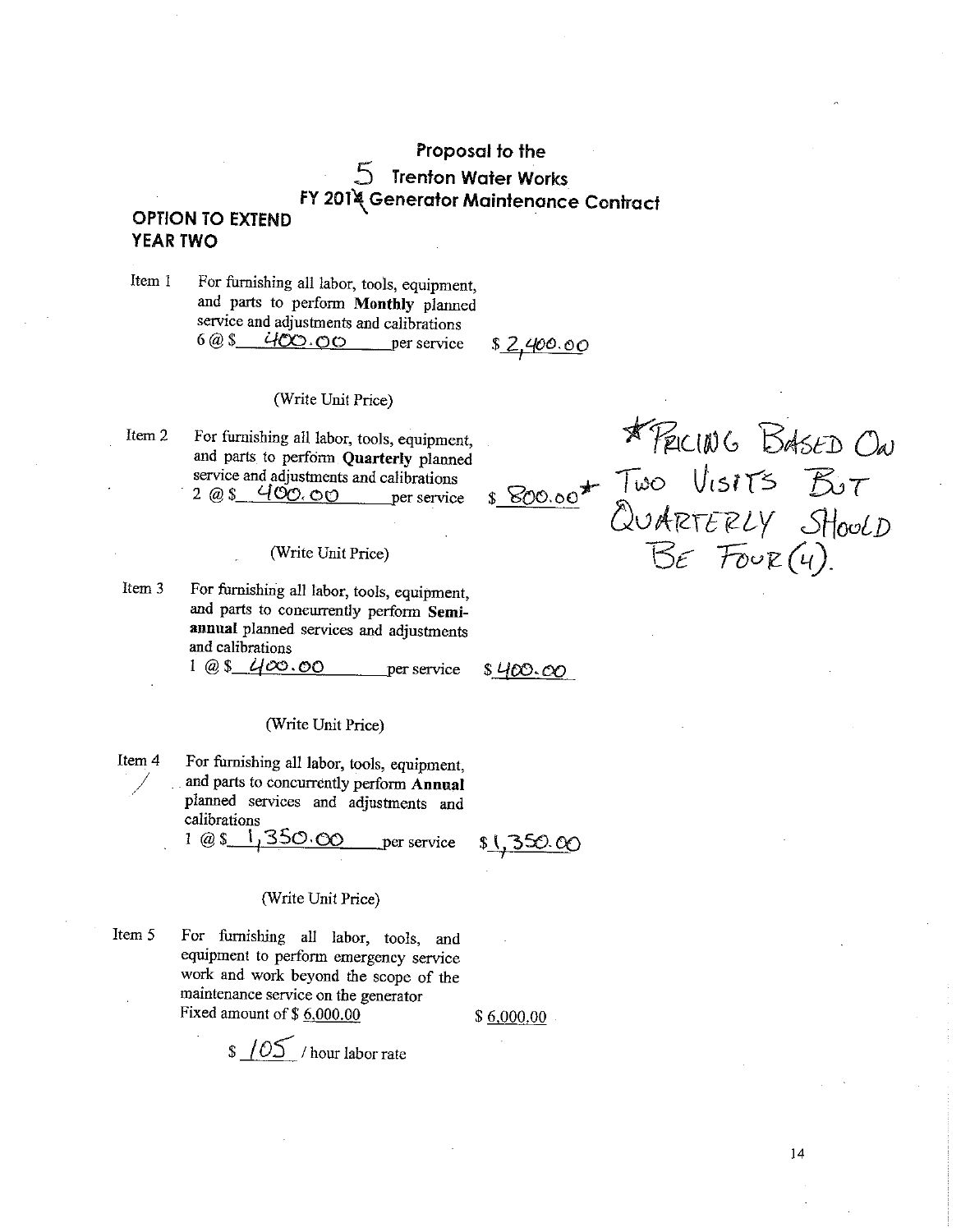(Write Total from above)

Item 6 For furnishing parts not covered under the basic maintenance service plan or under manufacturer's warranty Fixed amount of \$6,000,00

\$6,000.00

### Six thousand dollars (Write Total from above)

Item 7 For furnishing service to other equipment Fixed amount of \$6,000.00

\$6,000.00

### Six thousand dollars

(Write Total from above)

**TOTAL BID FOR THE CONTRACT** 22,950.00  $\hat{\mathbf{s}}$ (Items 1 through 8 inclusive)

Twenty two thousand nine<br>hundred and fifty dollars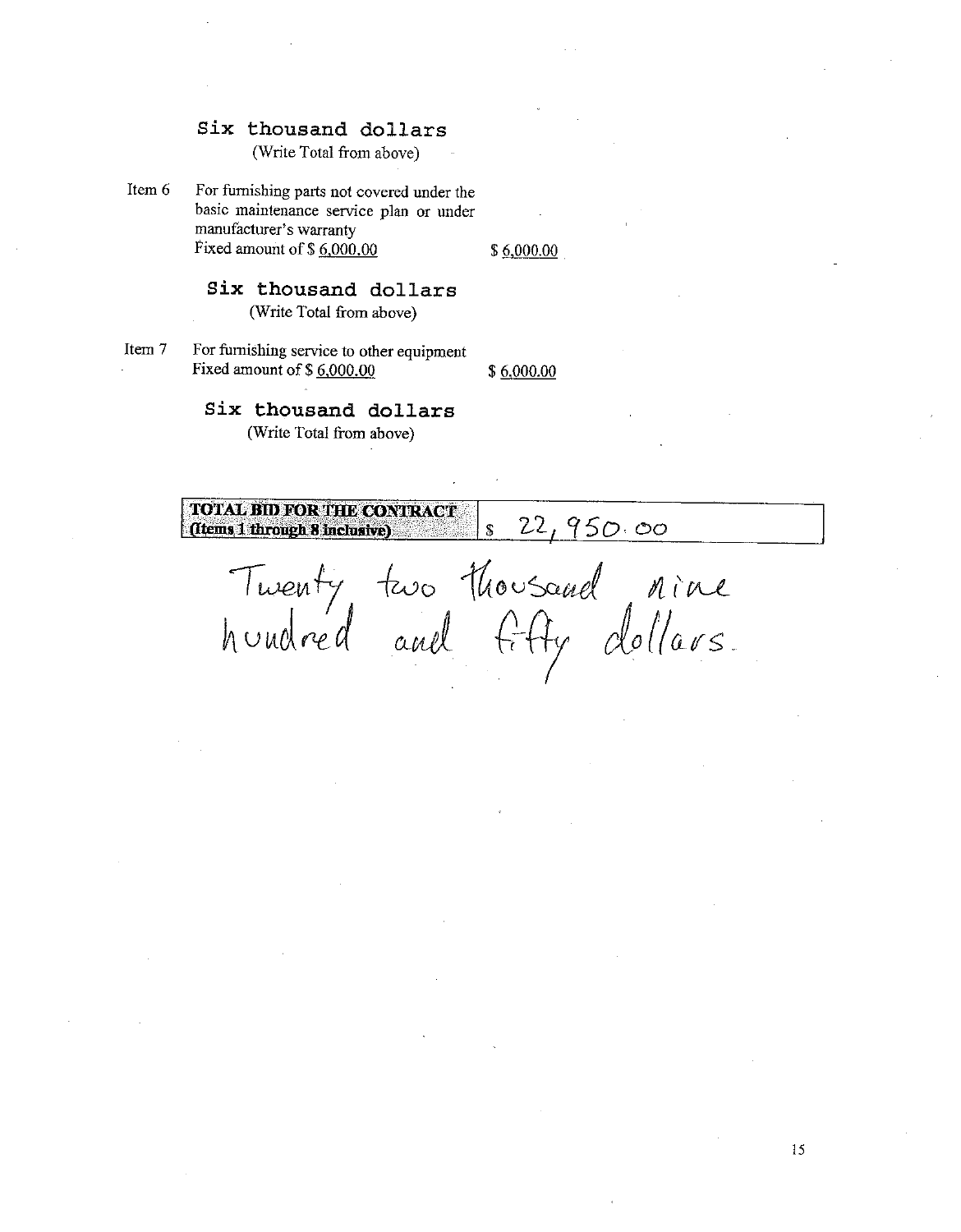#### **BID PROPOSAL FORM CON'T**

We the undersigned propose to furnish and deliver the above item/service pursuant to the bid specification and made part hereof:

 $\Delta$ (ORIGINAL SIGNATURE BY AUTHORIZED REPRESENTATIVE) The undersigned is a Corporation, Partnership or Individual under the laws of the State of Massuchuse #3 having its principal office at Generator <u>lac.</u> **COMPANY**  $51.$ **ADDRESS** 02021 anton **ADDRESS** FED. ID# 20-2523926 **NAME** anchester T rick **ELEPHONE** -828-0026 **FAX** 781-821 9391  $\mathcal{L}^{\mathcal{L}}$ manchester @ tingeaerator com **EMAIL**  $\mathcal{L}$ **DATE SIGNATURE**  $U(x)$  $\theta$  $\mathbf{r}$  and  $\mathbf{r}$  are the set of  $\mathbf{r}$  and  $\mathbf{r}$  are the set of  $\mathbf{r}$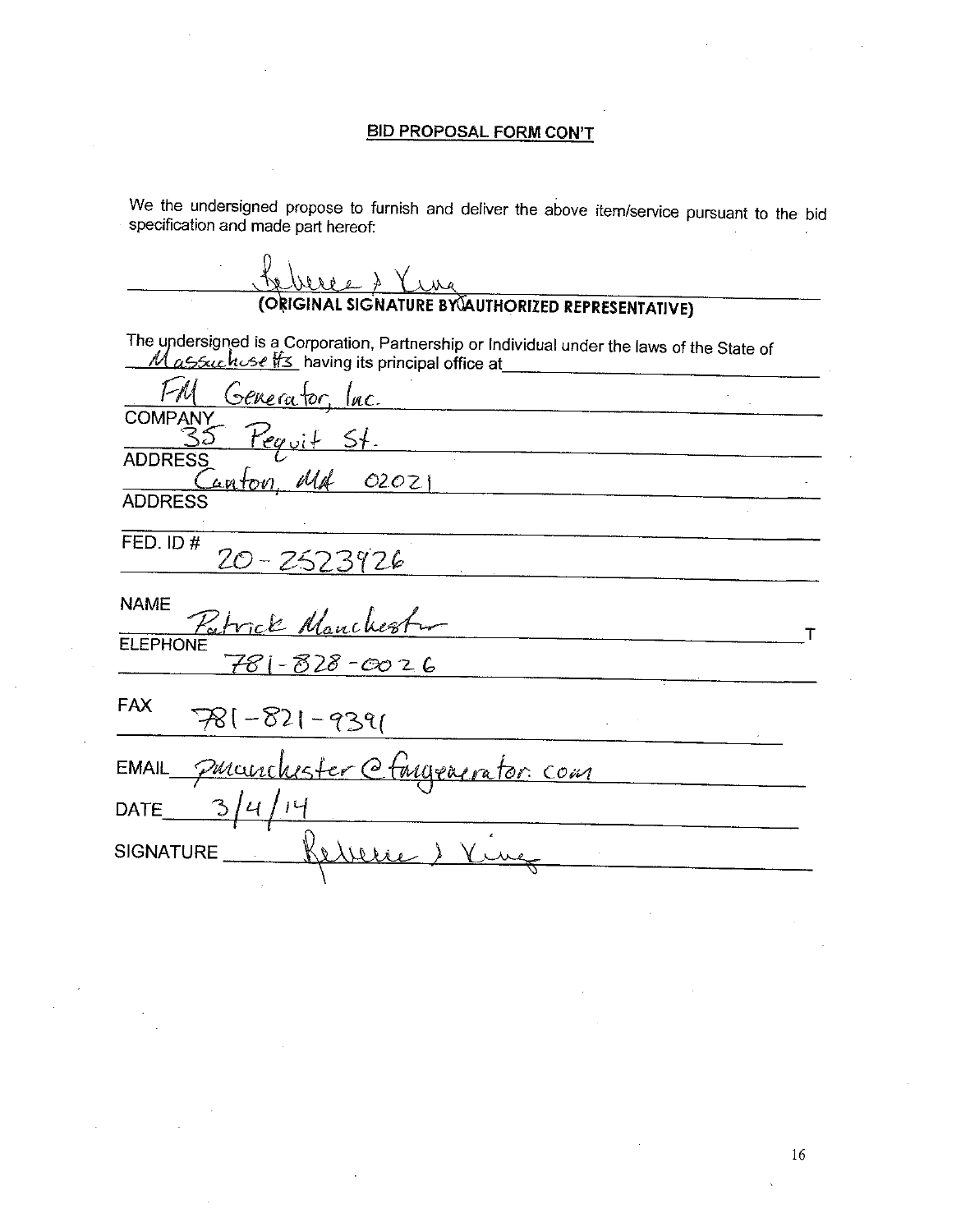### **YEAR ONE**

Item 1

For furnishing all labor, tools, equipment, and parts to perform Monthly planned service and adjustments and calibrations per service  $60 \text{ s} 250.00$ 

 $$3000.00$ 

# (Write Unit Price)

For furnishing all labor, tools, equipment, Item<sub>2</sub> and parts to perform Quarterly planned service and adjustments and calibrations  $2^{\circ}$  @ \$ 255.00 per service.

 $$1020.00$ 

(Write Unit Price)

For furnishing all labor, tools, equipment, Item  $3^{\circ}$ and parts to concurrently perform Semiannual planned services and adjustments and calibrations

18.00

 $@S$ 

 $$36.00$ 

per service

(Write Unit Price)

For furnishing all labor, tools, equipment, Item 4 and parts to concurrently perform Annual planned services and adjustments and calibrations 1 @  $$9025.00$ per service

 $$9025.00$ 

#### (Write Unit Price)

Item 5 For furnishing all labor, tools, and equipment to perform emergency service work and work beyond the scope of the maintenance service on the generator Fixed amount of  $$6,000.00$ 

 $$6,000.00$ 

\$146.00/hour labor rate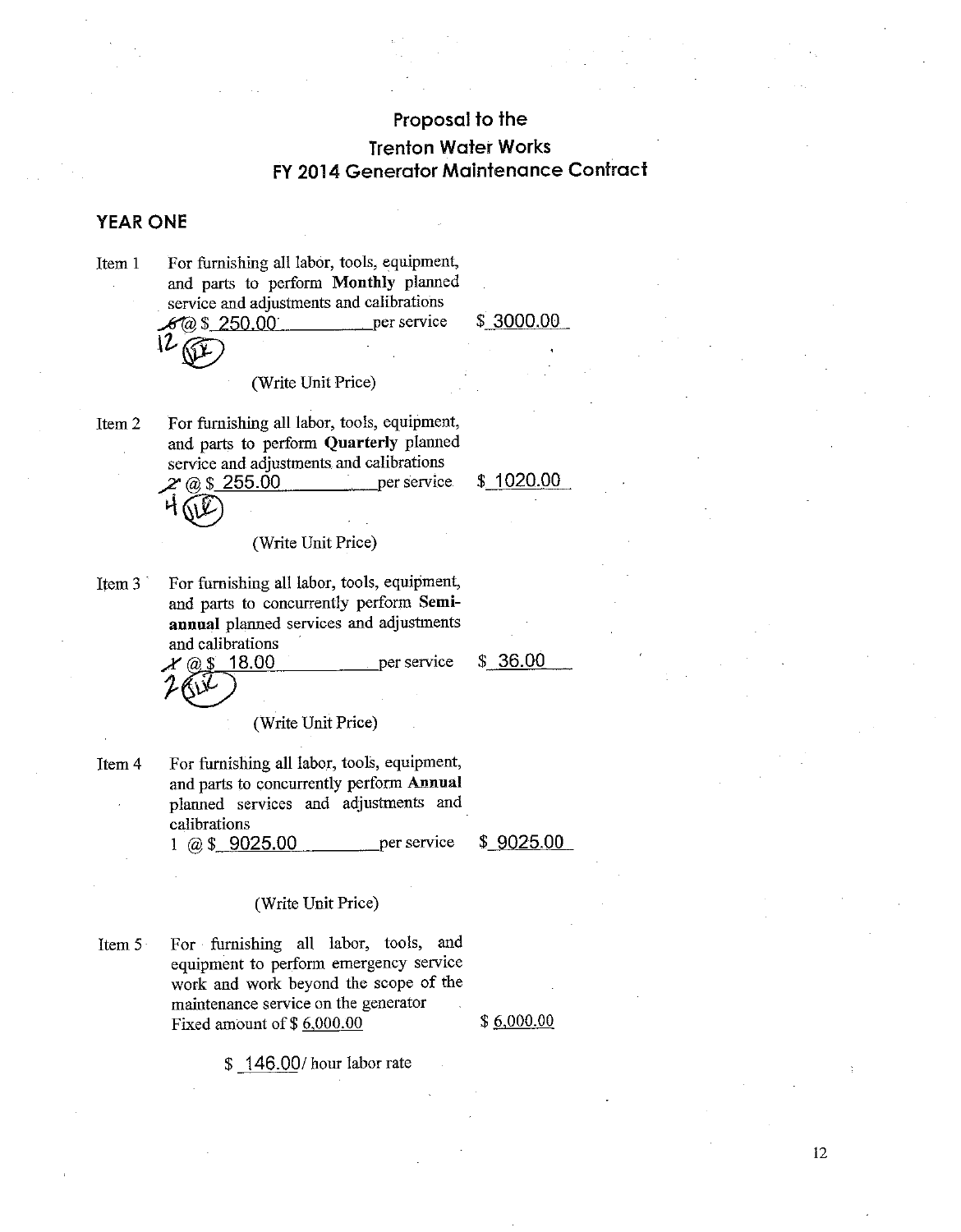(Write Total from above)

Item 6

For furnishing parts not covered under the basic maintenance service plan or under manufacturer's warranty Fixed amount of  $$6,000.00$ 

 $$6,000.00$ 

### Six thousand dollars

(Write Total from above)

Item 7

For furnishing service to other equipment Fixed amount of  $$6,000.00$ 

 $$6,000.00$ 

### Six thousand dollars

(Write Total from above)

| _______________<br>بببس<br>∦L 7 95 &                                                                                                                                                         |  |
|----------------------------------------------------------------------------------------------------------------------------------------------------------------------------------------------|--|
|                                                                                                                                                                                              |  |
| $\mid$ TOTAL BID FOR THE CONTRACT                                                                                                                                                            |  |
|                                                                                                                                                                                              |  |
| .06<br>$\sim$ $\alpha$ inclusive)<br>. ಪರಿಣೆದ ಬಿ. ಹಾಯಿ<br><br>- 496<br>l through X<br>או.                                                                                                    |  |
| dtem<br>٠п<br>计开关系统 机双重的<br><b>CONTRACTOR DE SON EN 1999</b><br>.<br><b>一个人,我们也不能让我们的人。"</b><br>and the property of the control of the control of the control of the control of<br>A Control |  |
| -------                                                                                                                                                                                      |  |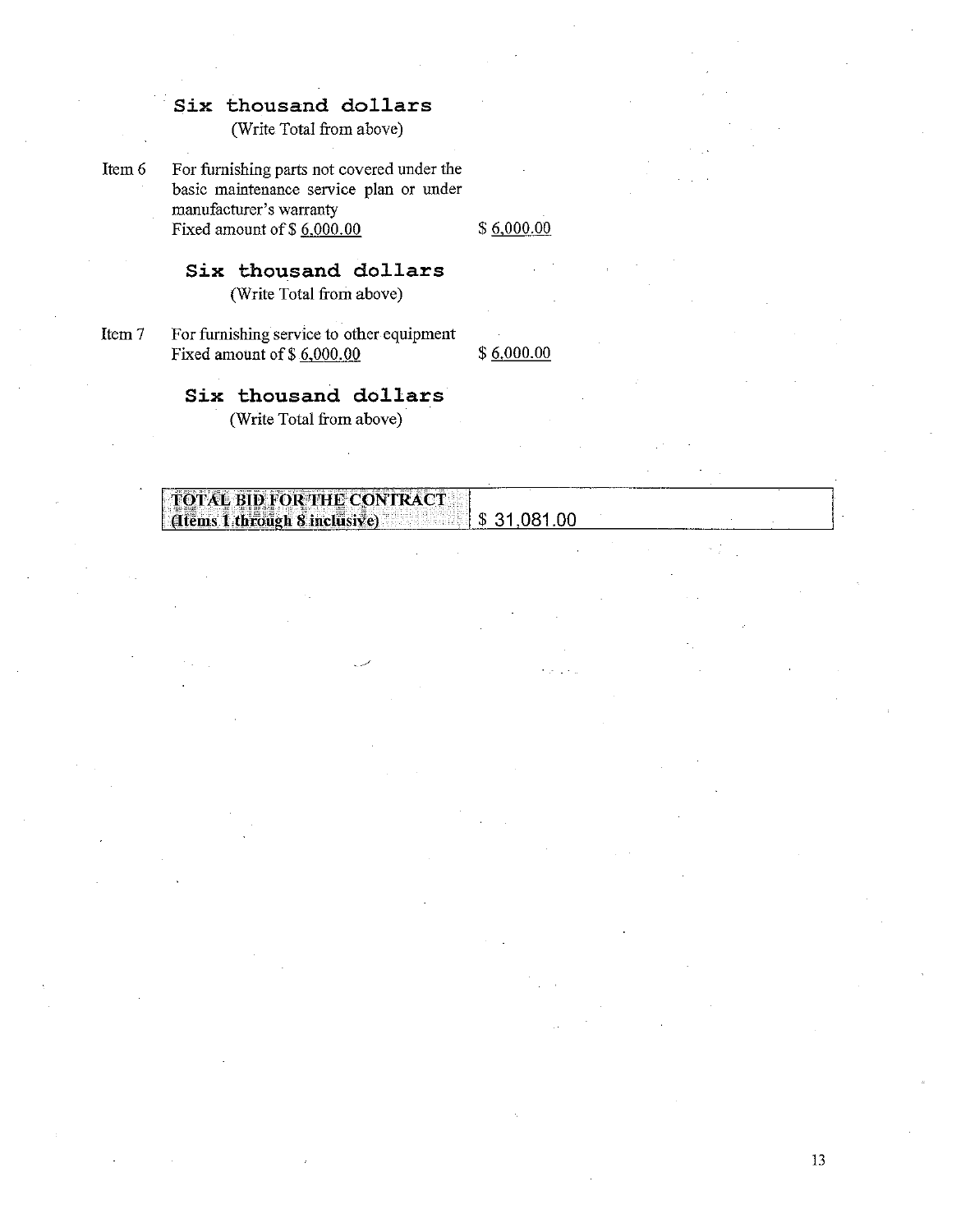### Proposal to the

# **Trenton Water Works** FY 2014 Generator Maintenance Contract

### **OPTION TO EXTEND** YEAR TWO

For furnishing all labor, tools, equipment, Item 1 and parts to perform Monthly planned service and adjustments and calibrations  $(a)$  \$ 250.00 per service

\$3000.00

(Write Unit Price)

For furnishing all labor, tools, equipment, Item 2 and parts to perform Quarterly planned service and adjustments and calibrations per service @ \$ 255.00

 $$1020.00$ 

(Write Unit Price)

Item<sub>3</sub> For furnishing all labor, tools, equipment, and parts to concurrently perform Semiannual planned services and adjustments and calibrations

\$36.00

per service

 $X$  @ \$ 18.00

(Write Unit Price)

For furnishing all labor, tools, equipment, Item 4 and parts to concurrently perform Annual planned services and adjustments and calibrations

> per service  $1 \quad \omega$  \$ 9025.00

 $$9025.00$ 

### (Write Unit Price)

For furnishing all labor, tools, and Item 5 equipment to perform emergency service work and work beyond the scope of the maintenance service on the generator Fixed amount of \$6,000.00

 $$6,000.00$ 

\$146.00/hour labor rate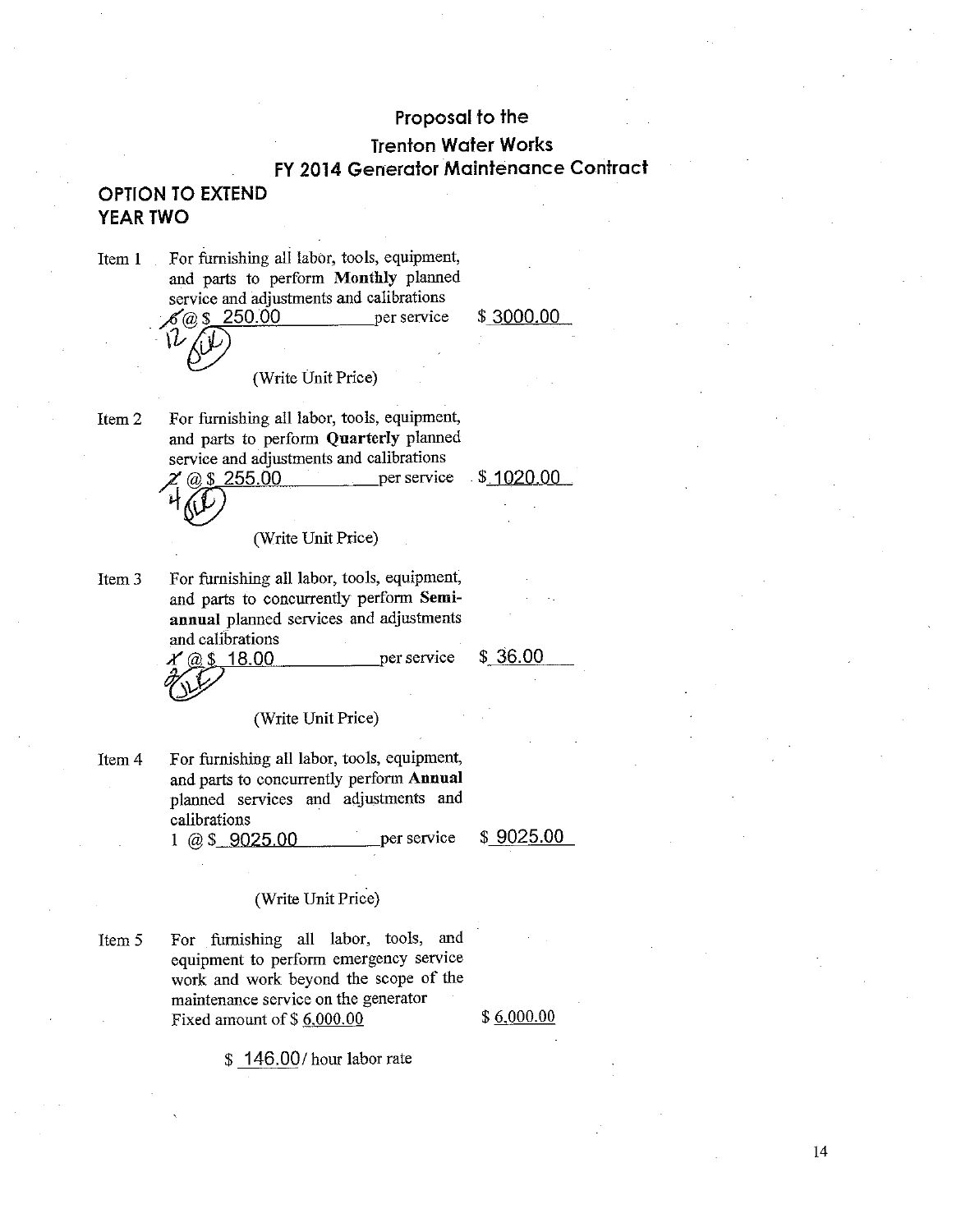(Write Total from above)

Item 6

For furnishing parts not covered under the basic maintenance service plan or under manufacturer's warranty Fixed amount of  $$6,000.00$ 

 $$6,000.00$ 

# Six thousand dollars

(Write Total from above)

Item 7 For furnishing service to other equipment Fixed amount of  $$6,000.00$ 

 $$6,000.00$ 

### Six thousand dollars

(Write Total from above)

| $\sim$ $-$<br>.€T<br>ROR.<br>.<br>'ASE RITY<br>$\sim$ $\sim$ $\sim$<br>.                                           |                |  |
|--------------------------------------------------------------------------------------------------------------------|----------------|--|
| 77.000<br>$\sim$<br><br>111                                                                                        |                |  |
| .                                                                                                                  |                |  |
| $\sim$<br>×<br>вт                                                                                                  |                |  |
| rough.<br>w<br>누구는 나는 유사의 부부부 부부로 하나요?<br>$-$<br>.<br>, material of the control flux of the control of the control |                |  |
|                                                                                                                    | ______________ |  |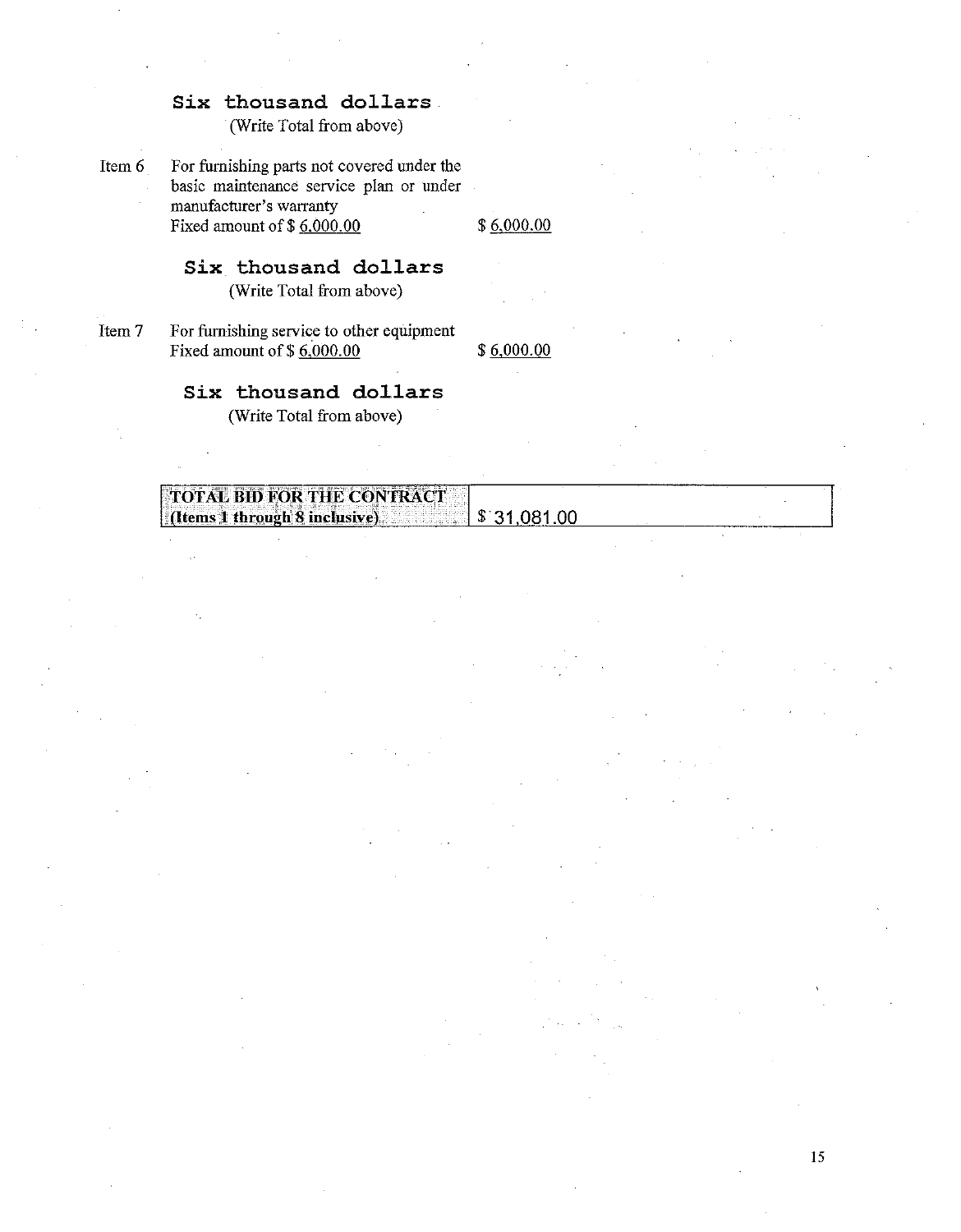### **BID PROPOSAL FORM CON'T**

We the undersigned propose to furnish and deliver the above item/service pursuant to the bid specification and made part hereof:

(ORIGINAL'SIGNATURE BY AUTHORIZED REPRESENTATIVE)

The undersigned is a Corporation, Partnership or Individual under the laws of the State of New Jersey \_\_\_\_\_\_\_ having its principal office at Piscataway, NJ

| <b>COMPANY</b>                  |  |
|---------------------------------|--|
| Foley, Incorporated             |  |
| <b>ADDRESS</b>                  |  |
| 855 Centennial Ave              |  |
| <b>ADDRESS</b>                  |  |
| Piscataway, NJ 08854            |  |
| FED. ID $#$                     |  |
| 22-0917100                      |  |
| <b>NAME</b>                     |  |
| Michael J. Kubas Vice President |  |
| <b>ELEPHONE</b>                 |  |
| 732-885-8143                    |  |
| <b>FAX</b>                      |  |
| 732-885-3122                    |  |
|                                 |  |
| EMAIL_mkubas@foleyinc.com       |  |
|                                 |  |
| DATE 2/27/14                    |  |
| SIGNATURE //WWW                 |  |
|                                 |  |
|                                 |  |
|                                 |  |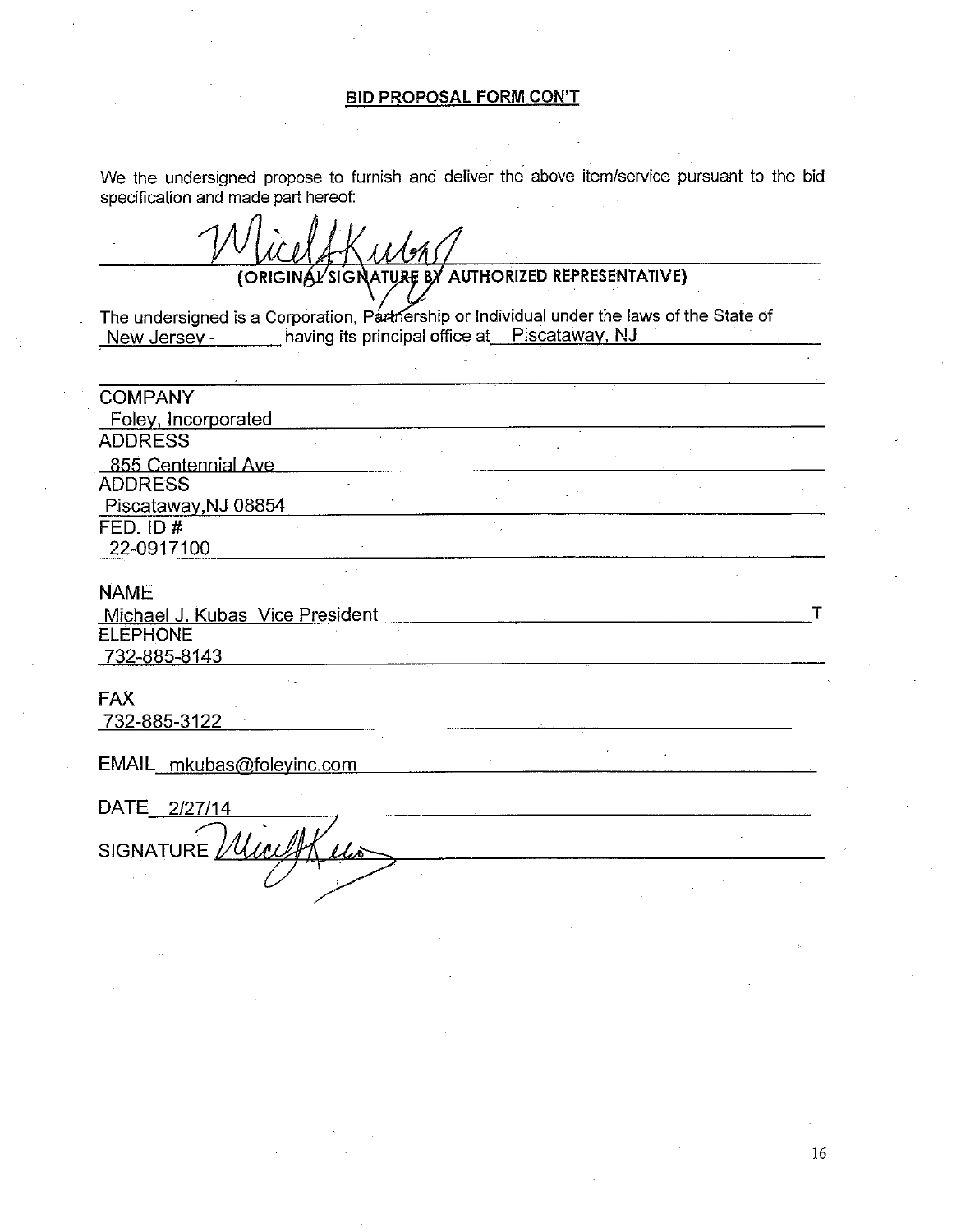### **YEAR ONE**

For furnishing all labor, tools, equipment, Item 1 and parts to perform Monthly planned service and adjustments and calibrations  $6@$$   $qq\phi$ ,  $-$  per service  $MWE$  HUNDRED NINETY + 00/100

 $s.5910.$ 

(Write Unit Price)

Item 2 For furnishing all labor, tools, equipment, and parts to perform Quarterly planned service and adjustments and calibrations

 $2 @ S.f. 0157 -$  per service  $82630.$ 

(Write Unit Price)

Item 3 For furnishing all labor, tools, equipment, and parts to concurrently perform Semiannual planned services and adjustments and calibrations

1 @ \$  $\frac{100}{100}$  per service \$  $\frac{100}{100}$ <br>  $0 \le \int$  fous AND,  $0 \le \int$  fou AR  $\frac{100}{100}$  four ARS

(Write Unit Price)

Item 4 For furnishing all labor, tools, equipment, and parts to concurrently perform Annual planned services and adjustments and calibrations

Four THOUSAND, FOUR HONDRED THIRT DOUGH 5

(Write Unit Price)

Item 5 For furnishing all labor, tools, and equipment to perform emergency service work and work beyond the scope of the maintenance service on the generator Fixed amount of \$6,000.00

 $$6,000.00$ 

 $\sqrt{3\sqrt{2}}$ /hour labor rate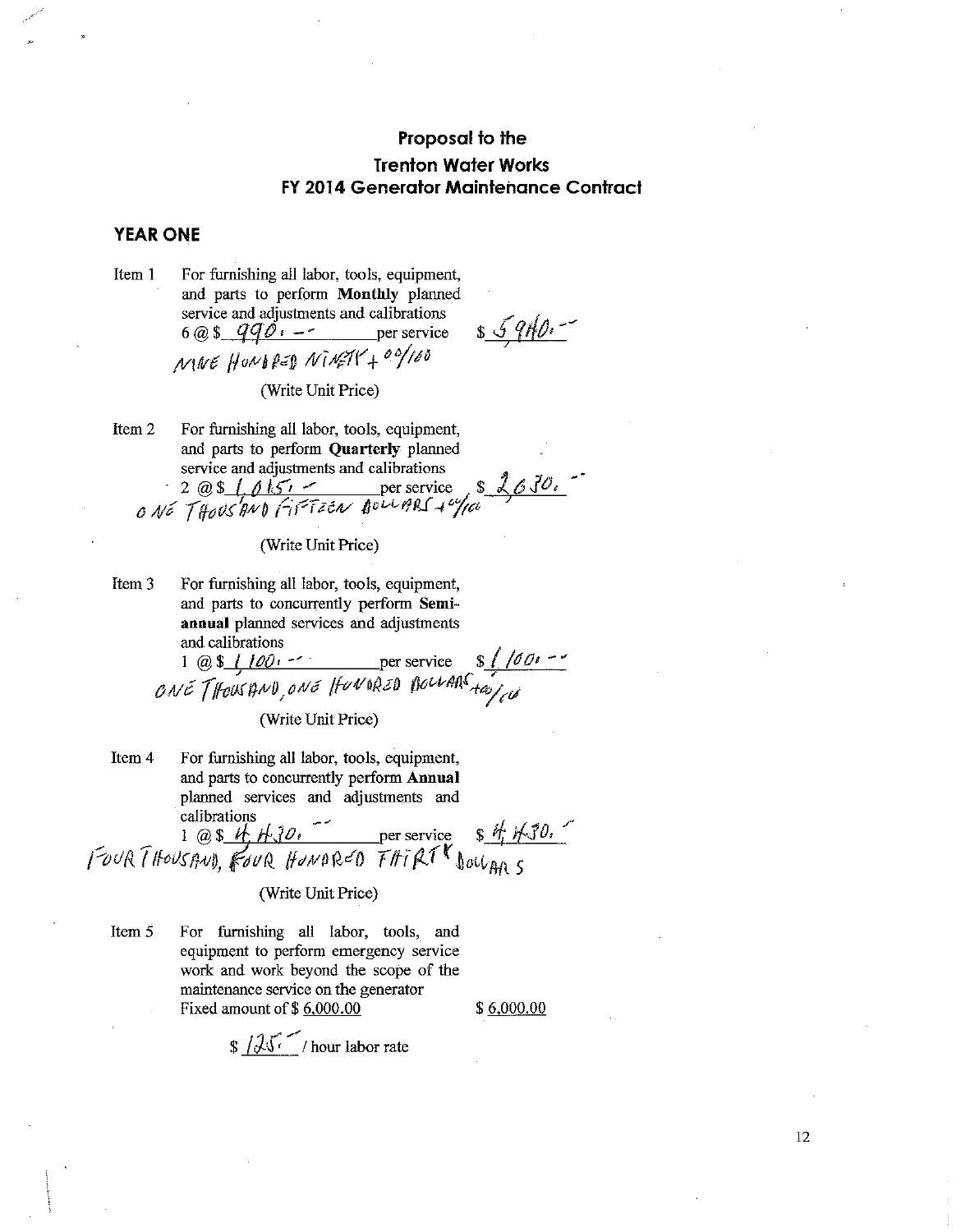(Write Total from above)

Item 6 For furnishing parts not covered under the basic maintenance service plan or under manufacturer's warranty Fixed amount of  $$6,000.00$ 

 $$6,000.00$ 

### Six thousand dollars

(Write Total from above)

Item 7 For furnishing service to other equipment Fixed amount of \$6,000.00

 $$6,000.00$ 

### Six thousand dollars

(Write Total from above)

#### **TOTAL BID FOR THE CONTRACT**  $s31,500. -$ (Items 1 through 8 inclusive)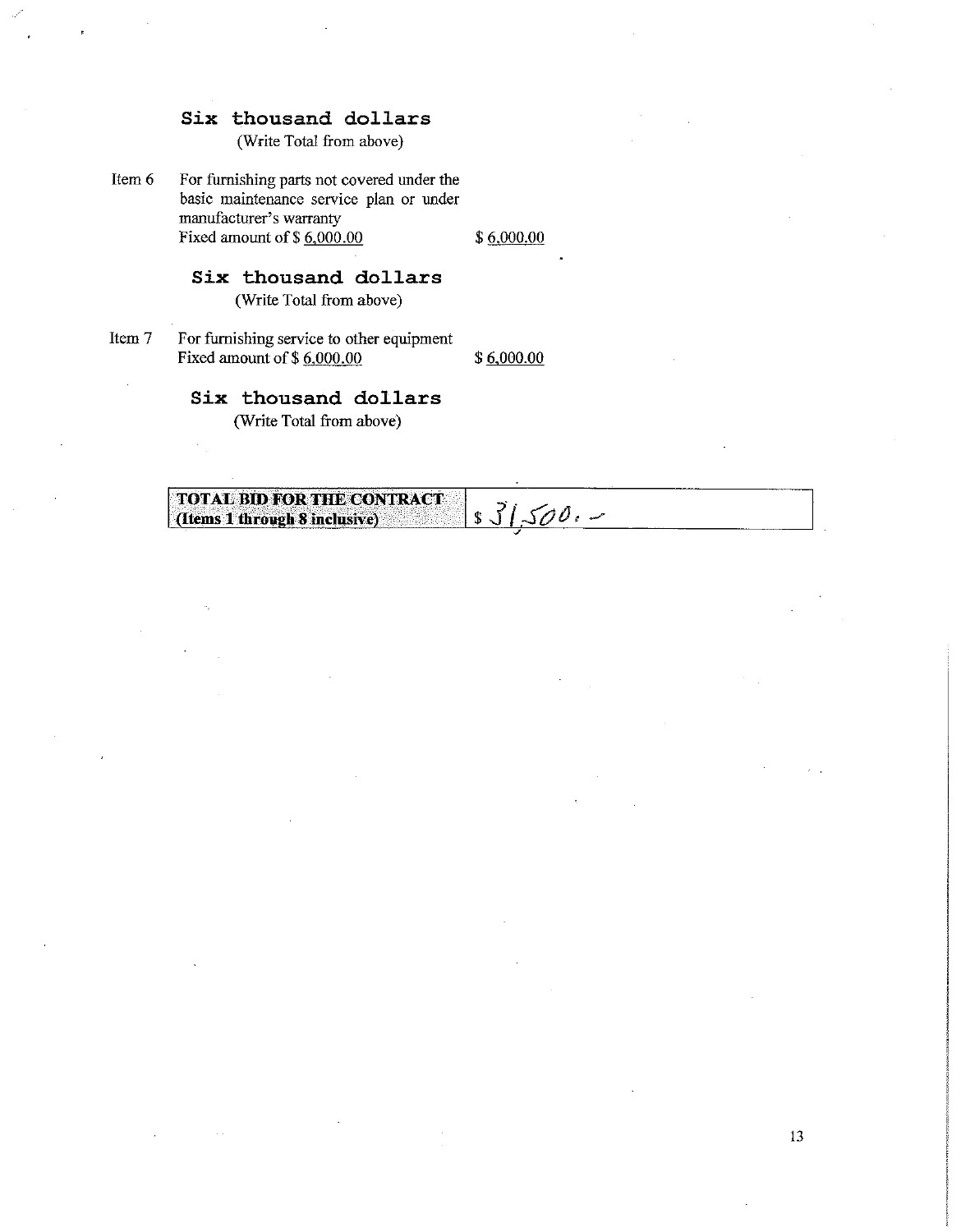### **OPTION TO EXTEND YEAR TWO**

Item 1 For furnishing all labor, tools, equipment, and parts to perform Monthly planned service and adjustments and calibrations  $6 \text{ @ } $90.2$ MNE HUNDRED NINETY + 00/160

(Write Unit Price)

For furnishing all labor, tools, equipment, Item 2 and parts to perform Quarterly planned service and adjustments and calibrations  $2 @ 1015.$  per service  $32030.$ <br>
ONS THOUSAND FITTEEN DOLLARS + of

(Write Unit Price)

For furnishing all labor, tools, equipment, Item 3 and parts to concurrently perform Semiannual planned services and adjustments and calibrations

1 @  $\frac{1}{\sqrt{60}}$  /  $\frac{1}{\sqrt{60}}$  er service  $\frac{1}{\sqrt{60}}$ ONE [HOUSAND, ONE HUNDRED + a/100

(Write Unit Price)

- Item 4 For furnishing all labor, tools, equipment, and parts to concurrently perform Annual planned services and adjustments and calibrations 1 @ \$ 4, 1630. per service \$ 4, 1630. (Write Unit Price)
- For furnishing all labor, tools, and Item 5 equipment to perform emergency service work and work beyond the scope of the maintenance service on the generator Fixed amount of \$6,000.00

 $$6,000.00$ 

 $\frac{1}{2}$  /  $\frac{1}{2}$  / hour labor rate